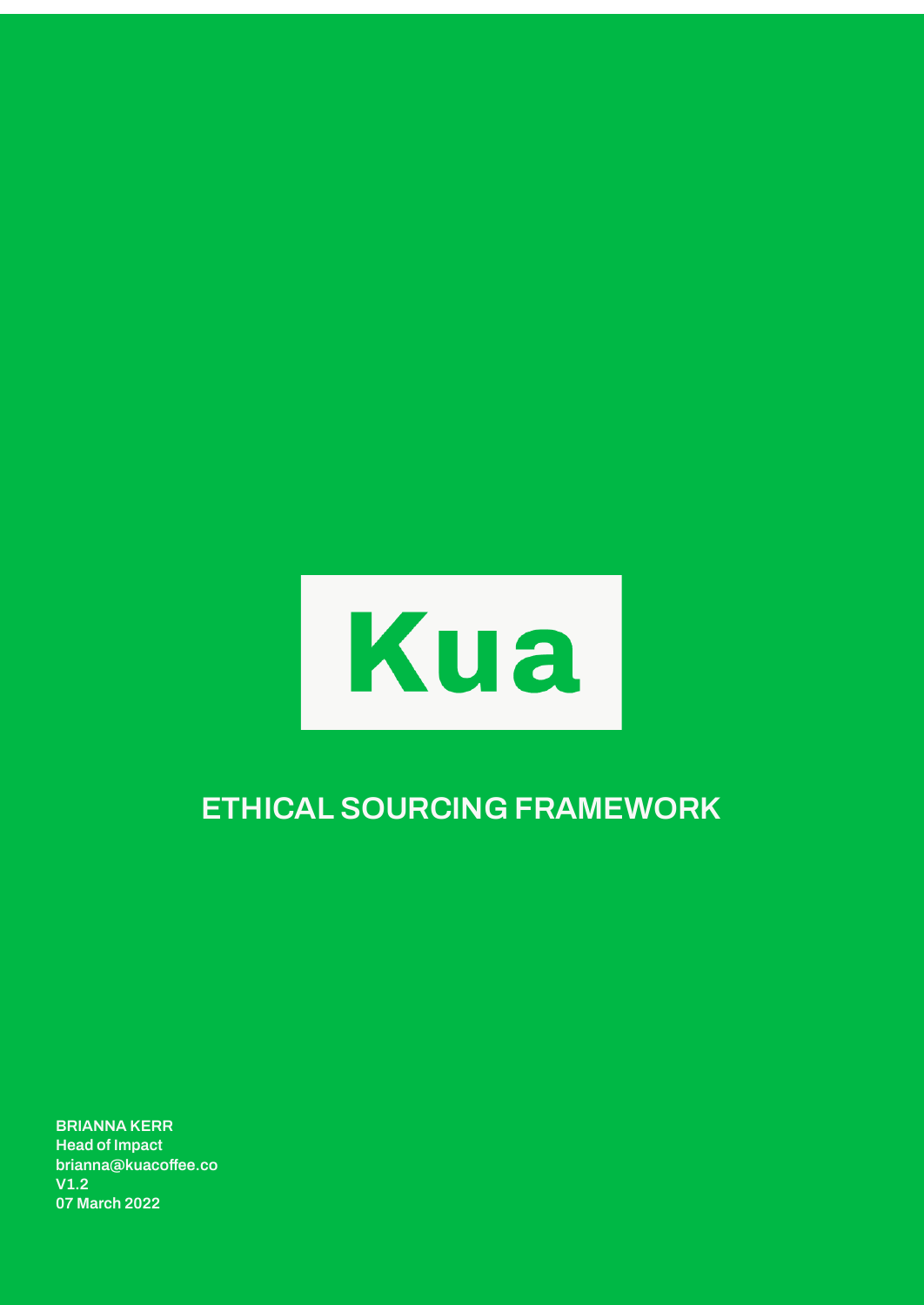## **CONTENTS**

| <b>Glossary</b>   |  |
|-------------------|--|
| <b>Overview</b>   |  |
| <b>Background</b> |  |
| <b>Framework</b>  |  |

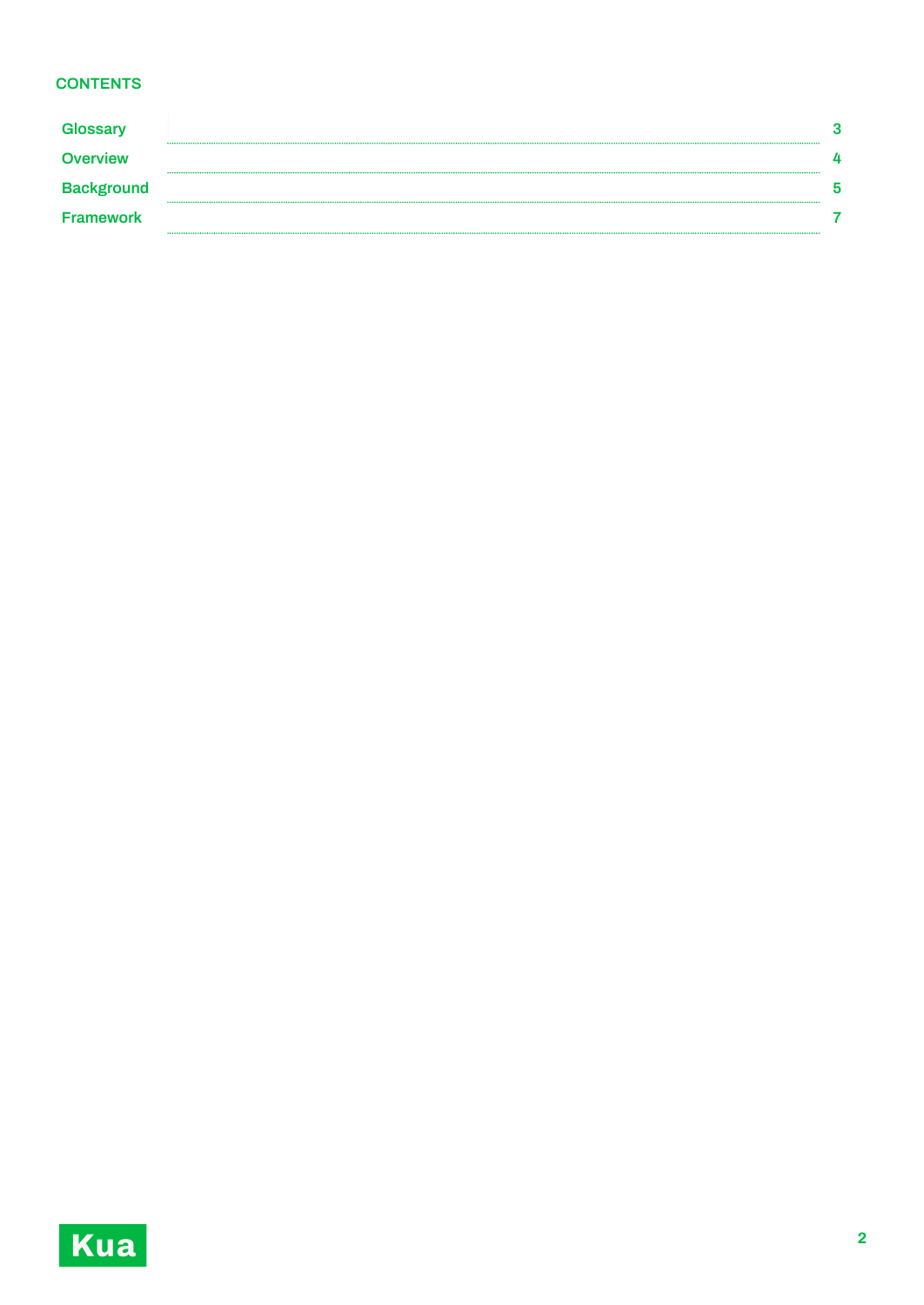### **GLOSSARY**

| Term                 | <b>Definition</b>                                                                                                                                                                                                                                                                                                                                                                                                                                                                                                                                                                                                    |  |  |
|----------------------|----------------------------------------------------------------------------------------------------------------------------------------------------------------------------------------------------------------------------------------------------------------------------------------------------------------------------------------------------------------------------------------------------------------------------------------------------------------------------------------------------------------------------------------------------------------------------------------------------------------------|--|--|
| <b>FOB</b>           | Free on board (FOB) is an International Commerce Term established by the International<br>Chamber of Commerce. FOB prices include the price of the coffee and all costs incurred while<br>preparing it for shipment. This includes everything from milling and warehousing, to<br>intermediary fees and the exporter's profit margin. Under FOB, the seller – specifically, the coffee<br>exporter – assumes full responsibility for the coffee until it is on the shipping vessel.                                                                                                                                  |  |  |
| <b>Farmgate</b>      | Farmgate price is the price paid directly to the farmer, generally for cherry or parchment coffee.<br>Farmgate prices indicate how much of the contracted revenue of the FOB price reaches the farm<br>level.                                                                                                                                                                                                                                                                                                                                                                                                        |  |  |
| <b>C</b> Price       | Coffee is most commonly traded as a commodity bought and sold through regulated markets<br>known as commodities exchanges. The Intercontinental Exchange (ICE) trades Arabica coffee<br>under what is known as the C Price. The C Price treats coffee as a homogenous raw material,<br>regardless of origin or other factors. Even prices for specialty coffee are usually derived from the<br>C Price. Most coffee is traded on future contracts - promises to purchase coffee at a future date<br>at a price determined today - so the C Price is determined by speculation rather than real market<br>conditions. |  |  |
| <b>Floor Pricing</b> | To ensure farmers' costs of production are always covered, despite market conditions, Kua<br>makes context-sensitive minimum price commitments that serve as price floors to guarantee<br>income stability regardless of what is happening in the futures market.                                                                                                                                                                                                                                                                                                                                                    |  |  |
| <b>Smallholder</b>   | Producers farming on less than 20 hectares (Enveritas 2018).                                                                                                                                                                                                                                                                                                                                                                                                                                                                                                                                                         |  |  |
| <b>Cherry</b>        | A coffee cherry is the fruit, or berry of the coffee tree, growing in clusters along the plant's short<br>stems. The seed inside is what most people know as the coffee bean.                                                                                                                                                                                                                                                                                                                                                                                                                                        |  |  |
| <b>Parchment</b>     | Dried but unhulled coffee cherries.                                                                                                                                                                                                                                                                                                                                                                                                                                                                                                                                                                                  |  |  |
| <b>Milled</b>        | Coffee cherries that have been hulled. Hulling is the process of removing the parchment layer.<br>This can be done through a wet or dry process.                                                                                                                                                                                                                                                                                                                                                                                                                                                                     |  |  |
| Q Grade              | Both Arabica and Robusta coffees are graded by the Coffee Quality Institute's certified Q<br>Graders to determine quality. Q Graders analyse coffees based on a series of sensory attributes<br>- flavour, acidity, body, balance - then add them together to give a score out of 100. 80+ is<br>generally classed as specialty grade (but some specialty roasters will only accept 82+ in single<br>origins).                                                                                                                                                                                                       |  |  |
| Co <sub>2e</sub>     | CO2e is an acronym for 'carbon dioxide equivalent'. It is a term for describing different<br>greenhouse gases in a common unit. For any quantity and type of greenhouse gas, CO2e<br>signifies the amount of CO2 which would have the equivalent global warming impact.                                                                                                                                                                                                                                                                                                                                              |  |  |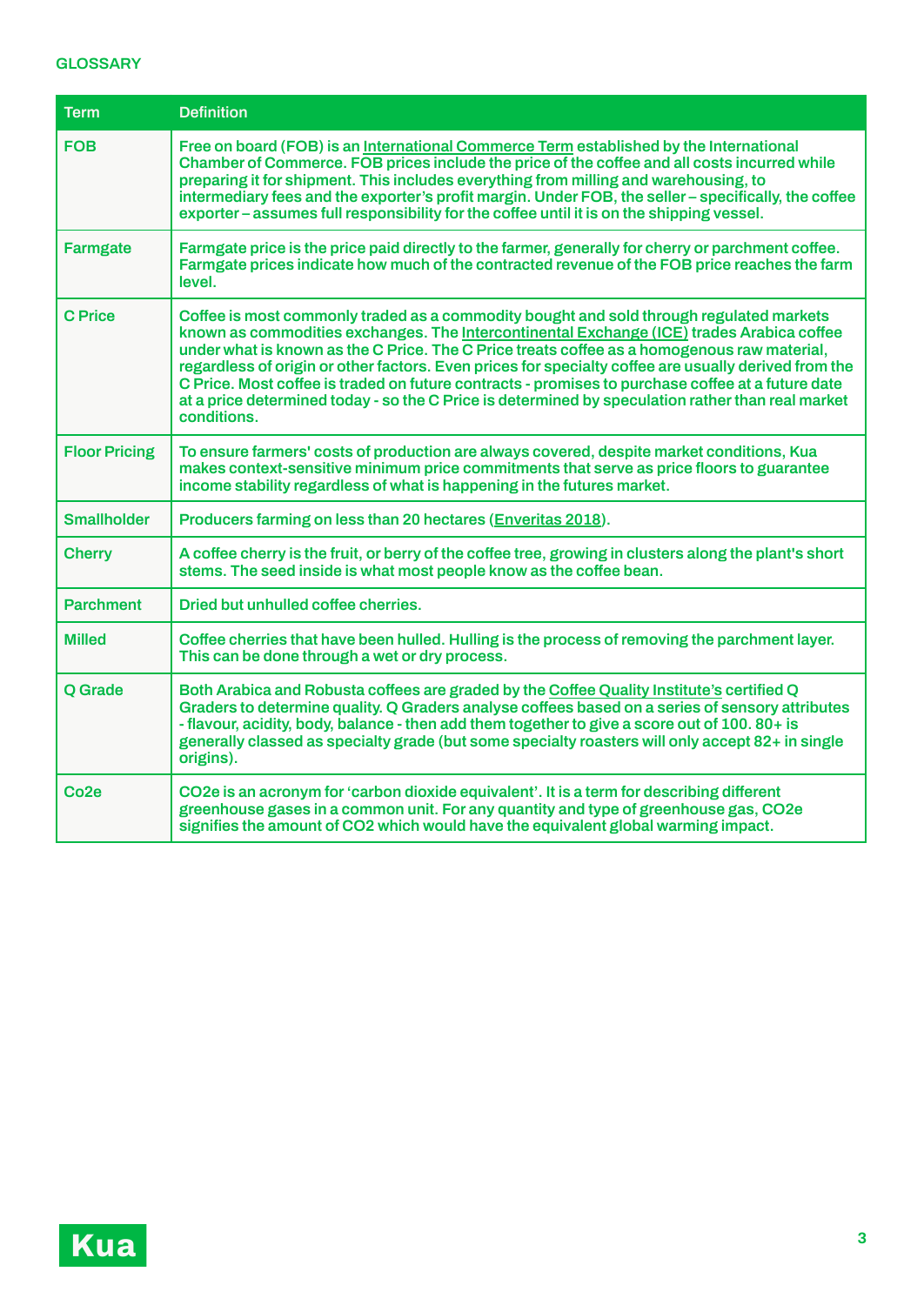#### **OVERVIEW**

Coffee is a catalytic commodity. Every day, it connects millions of growers to a billion drinkers. But by 2050, 50% of **the world's coffee growing regions will be wiped out due to climate change.**

Climate change is an ethical, legal and political issue as much as it is an environmental one and the impacts of it will **not be shared equally orfairly.**

Deeply rooted inequities in the coffee supply chain will only be exacerbated by climate change and as such, Kua **advocates for purchasing coffee in a way that considers social, economic and environmental dimensions, with respect to conditions of the past, the present and the future.**

Kua sees its purchasing as an essential component in the fight for climate justice. This framework exists to support **that fight.**

The problems listed in the table below are present in most coffee growing communities but in each one, their **presentation differs.**

|                | C+ Pillar                 |     | <b>Problem Area</b>   |
|----------------|---------------------------|-----|-----------------------|
| $\mathbf{1}$   |                           | 1.1 | <b>Price</b>          |
|                |                           | 1.2 | <b>Transparency</b>   |
|                | <b>Ethical Sourcing</b>   | 1.3 | <b>Sustainability</b> |
|                |                           | 1.4 | Gender                |
|                |                           | 1.5 | <b>Smallholders</b>   |
| $\overline{2}$ | <b>Climate Resilience</b> | 2.1 | <b>Climate Change</b> |
| 3              | <b>Carbon Negative</b>    | 3.1 | <b>Footprint</b>      |

**Founded on the principle of 'Universal Problems, Regional Solutions', this framework creates space to challenge global problems while accounting for variations in local situations.**

**We hope you find it useful.**

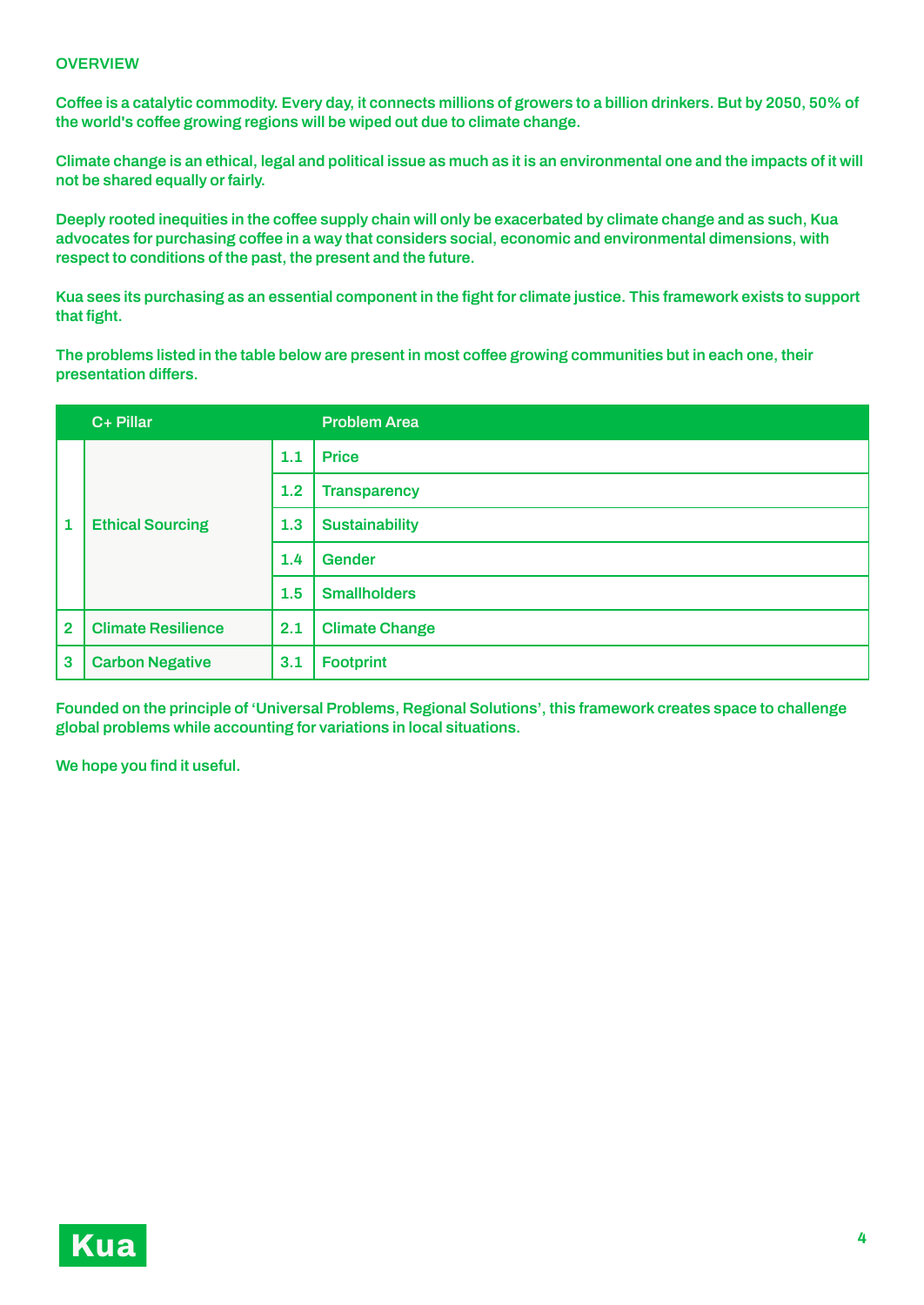### **BACKGROUND**

|     | <b>Problem Area</b><br><b>Context</b> |                                                                                                                                                                                                                                                                                                                                                                                                                                                                                                                                                                                                                                                                                                                                                                                                                                                                                                        |
|-----|---------------------------------------|--------------------------------------------------------------------------------------------------------------------------------------------------------------------------------------------------------------------------------------------------------------------------------------------------------------------------------------------------------------------------------------------------------------------------------------------------------------------------------------------------------------------------------------------------------------------------------------------------------------------------------------------------------------------------------------------------------------------------------------------------------------------------------------------------------------------------------------------------------------------------------------------------------|
|     |                                       | Inequity and exploitation in coffee supply chains is longheld: from the 1700's when vast<br>populations of people were enslaved to labour on plantations for colonial powers, to<br>today where FOB prices are ruled by volatile free-market philosophies, unsustainable<br>pricing has and continues to poverty trap millions of coffee farmers globally.                                                                                                                                                                                                                                                                                                                                                                                                                                                                                                                                             |
| 1.1 | <b>Price</b>                          | In recent decades, one of the biggest challenges to fair prices for farmers has been the<br>C-Price. While originally intended as a regulation and stabilisation tool, the 1980's saw<br>free-market economic policy transform the C-Price into the opposite; a mechanism<br>informed by supply and demand. As several new regions began to produce coffee in the<br>1990's (at the recommendation of development banks pushing export-led development<br>and multinational corporations ceasing the market opportunity), the glut caused the<br>C-Price to crash, leaving swathes of farmers unable to meet their costs of production<br>and thus earn a livelihood from coffee. Over the last two decades, peaks and troughs in<br>supply due to increasingly unpredictable weather patterns have resulted in increasingly<br>volatile pricing. Climate change will only intensify this instability. |
|     |                                       | Using the C-Price as a benchmark for coffee transactions is misrepresentative and<br>unsustainable. As such, we use floor pricing or pricing based on direct trade<br>negotiations to ensure coffee as a crop is profitable for the farmers it is purchased from.<br>When purchasing coffee direct, Kua's conversations are relatively simple. We ask what<br>price a producer group wants for their coffee, and their answer is usually the price that<br>we pay. We aim to understand how value is distributed amongst different stakeholders<br>at the farm level and where possible, provide pre-harvest financing with negotiated fixed<br>prices and volumes so farmers can plan, budget and cover their costs during the<br>harvest season.                                                                                                                                                     |
|     |                                       | Where farmers are able to gain access to the tools they need (fiscal and other) to run a<br>profitable coffee business, coffee farms will become a catalyst in improving livelihoods<br>for those living below the poverty line.                                                                                                                                                                                                                                                                                                                                                                                                                                                                                                                                                                                                                                                                       |
|     |                                       | Coffee is an opaque industry, with complex supply chains that are often hard to<br>disentangle.                                                                                                                                                                                                                                                                                                                                                                                                                                                                                                                                                                                                                                                                                                                                                                                                        |
| 1.2 | <b>Transparency</b>                   | The lack of detailed information available about the supply chain means that most<br>stakeholders – from the producer to the consumer – have little understanding of where<br>profit and value sit in the chain. In some cases, this ambiguity is capitalised on by<br>different actors – intermediaries, exporters, importers, traders, roasters – who exploit<br>low prices paid to the farmer and add high margins at their supply chain node<br>(oftentimes at the retail end). Generally, only 7-10% of the retail price of coffee remains<br>in the country of origin (World Vision 2016). This inequity is further compounded when<br>coffee brands undercut ethical players by falsely representing themselves as 'fair' or<br>'sustainable', allowing them to take market share, even though no price premiums are<br>passed onto farmers.                                                    |
|     |                                       | Kua is passionate about value chain equalisation and connecting consumers with the<br>economic and human stories of their products. We believe with transparency comes<br>trust. The more drinkers know, the more questions they know to ask and the more<br>informed decisions they can then make. As such, we aim to work with producers who<br>are interested in connection and transparency as much as we are.                                                                                                                                                                                                                                                                                                                                                                                                                                                                                     |
|     |                                       | Defined generally, 'sustainable' coffee is coffee that is grown in a way that conserves<br>nature and provides better livelihoods for the people who grow and process it.                                                                                                                                                                                                                                                                                                                                                                                                                                                                                                                                                                                                                                                                                                                              |
| 1.3 | <b>Sustainability</b>                 | As in many other sectors, coffee buyers want to buy low and sell high but in increasingly<br>volatile markets, this does not always work in the favour of farmers or the environment.<br>Meeting low prices can compel farmers to clear land, use low-quality pesticides,<br>monocrop and crop strip. To ensure the sustainability of coffee into the future,<br>purchasing coffee on terms that reward producers who invest in sustainable practices,<br>like intercropping, shade-growing, prioritising increasing yield over new plants, will<br>transform the industry by ensuring farmers meet the cost of sustainable production.                                                                                                                                                                                                                                                                |
|     |                                       |                                                                                                                                                                                                                                                                                                                                                                                                                                                                                                                                                                                                                                                                                                                                                                                                                                                                                                        |

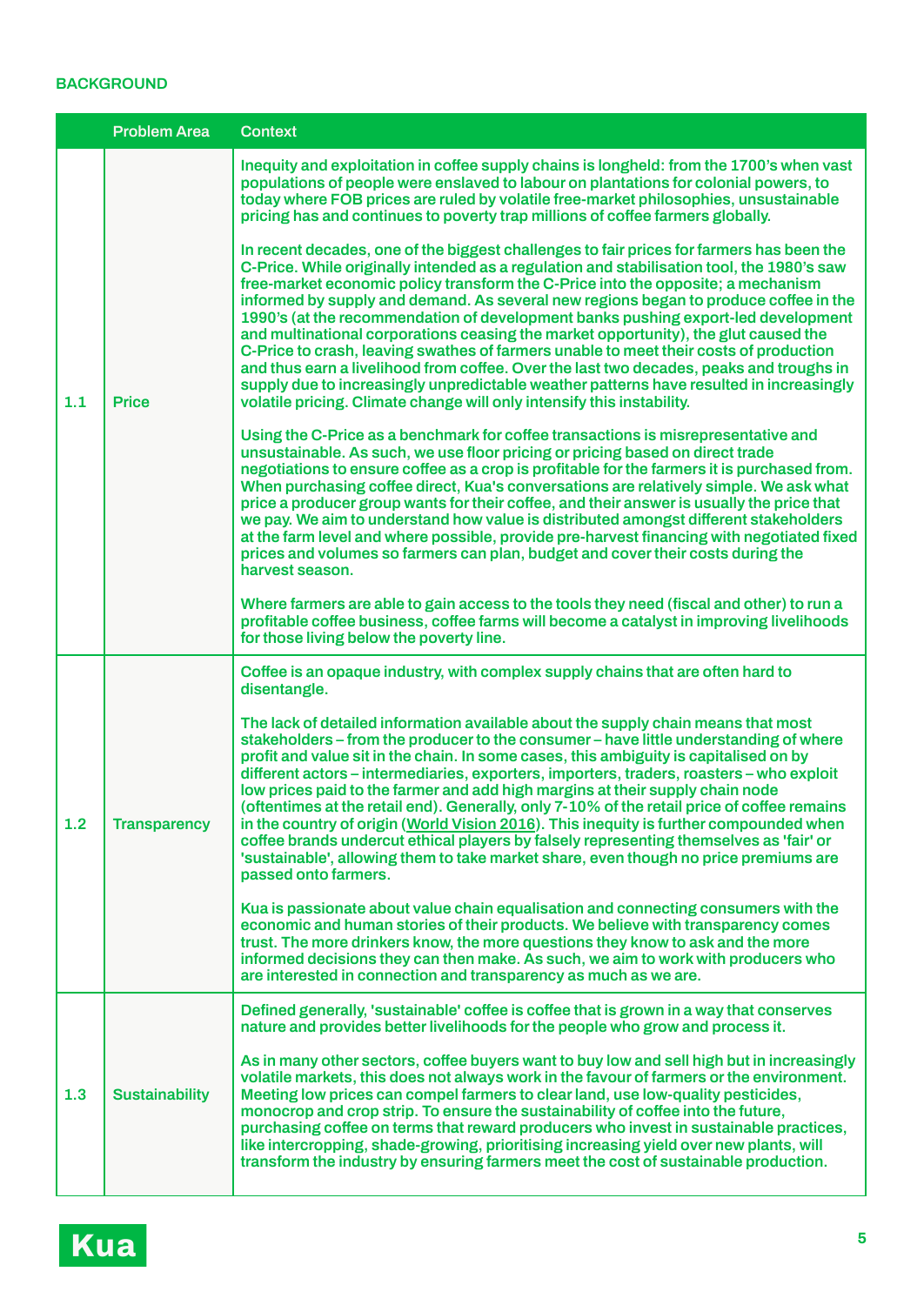|     |                          | Note: Kua acknowledges that unsustainable practices are often the by-product of<br>poverty / desire for income and that is balanced when choosing partners. Kua supports<br>not only farmers with existing sustainable practices but those that are on the<br>sustainability journey.                                                                                                                                                                                                                                                                                                                                                                                                                                                                                |
|-----|--------------------------|----------------------------------------------------------------------------------------------------------------------------------------------------------------------------------------------------------------------------------------------------------------------------------------------------------------------------------------------------------------------------------------------------------------------------------------------------------------------------------------------------------------------------------------------------------------------------------------------------------------------------------------------------------------------------------------------------------------------------------------------------------------------|
| 1.4 | <b>Gender</b>            | Despite up to 70% of labour in coffee production being provided by women (region<br>dependent), they often have limited say in decision making, are constrained in their<br>access to training and extension programs and lack control over income derived from<br>agricultural production as well as investment decisions. This differential in access to<br>resources and empowerment translates into a gender gap in agronomic and economic<br>outcomes, such as yields, revenues from crop sales and household welfare.<br>Strengthening the role of women supports broad-based development through improved<br>livelihoods and rural incomes as well as greater community resilience in the face of<br>climate change (International Coffee Organisation 2017). |
|     |                          | Note: Kua acknowledges that in most cultures around the world, gender still functions<br>as the dominant organising principle for society whereby expectations about roles<br>appropriate to different genders vary. As such, Kua approaches the issue of gender with<br>great cultural sensitivity.                                                                                                                                                                                                                                                                                                                                                                                                                                                                 |
| 1.5 | <b>Smallholders</b>      | Two-thirds of the world's coffee is produced on 12.5 million smallholder farms<br>(Enveritas 2018). Climate change presents high levels of risk for smallholders as their<br>crops are sensitive to rising temperatures and changing rainfall patterns and in many<br>regions, they lack access to the resilience building resources of their commercial<br>counterparts. As such, Kua only purchases from smallholders and where possible,<br>attempts to source from those with barriers to export access (i.e remoteness / scale).                                                                                                                                                                                                                                |
|     |                          | Note: 60% of the world's coffee is produced by smallholder coffee farms with less than 5<br>hectares of land (Enveritas 2018).                                                                                                                                                                                                                                                                                                                                                                                                                                                                                                                                                                                                                                       |
| 2.1 |                          | Rising temperatures will cause severe weather events, increase the range of coffee<br>plant diseases and kill large swaths of the insects that pollinate coffee plants. By 2050,<br>it's predicted that half of the land around the world that currently produces coffee will<br>become unproductive (Climate Institute 2016).                                                                                                                                                                                                                                                                                                                                                                                                                                       |
|     | <b>Climate</b><br>Change | To fight this, each kilogram of coffee purchased by Kua the Foundation has a 'climate<br>margin' of 5% - 10% applied before being sold to Kua the Company; a margin that is<br>directly invested back into climate resilience work.                                                                                                                                                                                                                                                                                                                                                                                                                                                                                                                                  |
|     |                          | Where possible, Kua invests in projects that will benefit the same smallholder farmers it<br>purchases coffee from.                                                                                                                                                                                                                                                                                                                                                                                                                                                                                                                                                                                                                                                  |
| 3.1 | <b>Footprint</b>         | Kua's carbon emissions are measured, reduced and offset every year, at 200% in line<br>with our Climate Positive business model. The regions we source from and the activities<br>undertaken to validate supply chains contribute to our product footprint.                                                                                                                                                                                                                                                                                                                                                                                                                                                                                                          |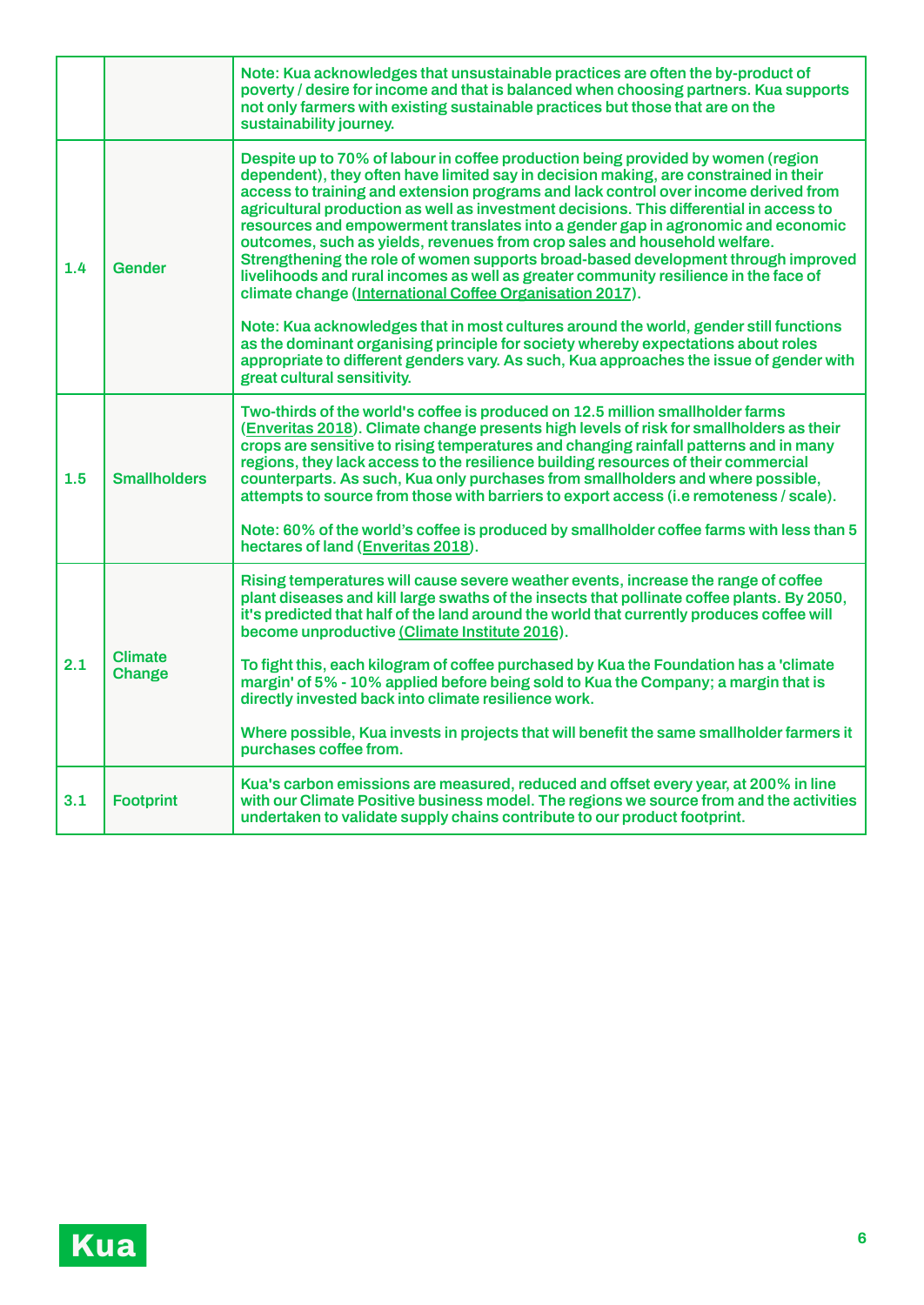Kua's sourcing framework is founded on the principle of 'Universal Problems, Regional Solutions', creating space to challenge global problems while accounting for **variations in local situations.**

This framework helps us to learn about new sourcing partners. The checks are designed to understand, not to penalise. Answers to checks will act as justifications for our decision to partner (or not) and in line with our value of build in public, will be available to anvone that's interested\*. Answers to each check should be discussed and **reviewed with partners annually.**

To use this framework, simply make a copy of this document and save it in the relevant regional research folder.

\*When filled out for different regions, some information will not be available for public distribution due to privacy and security concerns expressed by some of our partners. As such, region specific information should be treated as confidential until permission to share is sought and confirmed.

| <b>Region (i.e Uganda)</b>              |  |
|-----------------------------------------|--|
| Location (i.e Mt Elgon)                 |  |
| Cooperative / Partner (i.e Zukuka Bora) |  |

|         | <b>Problem Area</b> |       | <b>Checks</b>                                                                                                                                                                                                                                                         | <b>Data Collection</b> |
|---------|---------------------|-------|-----------------------------------------------------------------------------------------------------------------------------------------------------------------------------------------------------------------------------------------------------------------------|------------------------|
|         |                     | 1.1.1 | For commodity coffee, is the FOB price per kilogram higher than<br><b>Fairtrade FOB floor pricing? *Note: differentials for Arabica and</b><br>Robusta.                                                                                                               |                        |
| $1.1\,$ | <b>Price</b>        | 1.1.2 | For specialty coffee, is the FOB price per kilogram higher than the<br>median FOB price listed in the most recent Specialty Coffee<br>Transaction Guide for that grade/region? *Note: differentials for<br><b>Arabica and Robusta.</b>                                |                        |
|         |                     | 1.1.3 | How does the farmgate price per kilogram / pound compare to<br>regional benchmarking for that season taking both processing<br>stage (i.e cherry/parchment/milled/FOB) and local and<br>international grading scales into account (i.e size / colour /<br>q-grading). |                        |
|         |                     | 1.1.4 | What percentage of the FOB price does the farmgate price<br>represent?                                                                                                                                                                                                |                        |
|         |                     | 1.1.5 | Are there any additional cash bonuses paid to farmers for livelihood<br>purposes (i.e hungry season) or community co-benefits from the<br>cooperatives / producer groups profits or activities (i.e farmer<br>training)?                                              |                        |
|         |                     | 1.1.6 | Is pre-harvest financing possible?                                                                                                                                                                                                                                    |                        |

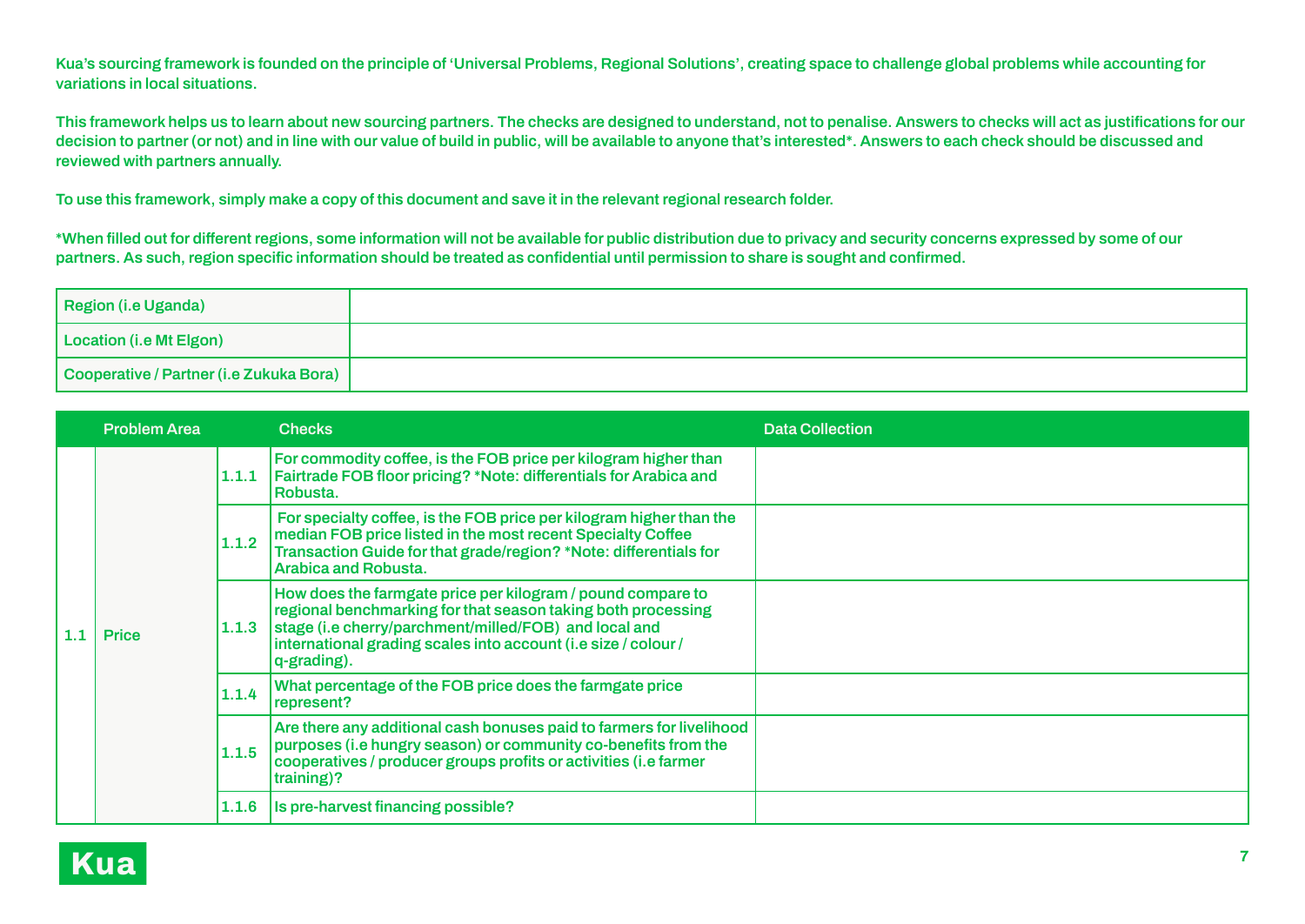| 1.2 | <b>Transparency</b>      | 1.2.1 | Is there substantial information available on the activities carried<br>out at each node of the supply chain?                                                      |  |
|-----|--------------------------|-------|--------------------------------------------------------------------------------------------------------------------------------------------------------------------|--|
|     |                          | 1.2.2 | Are farmers interested in connection / shared storytelling? If so,<br>how? If not, what are limitations / concerns around sharing<br>information?                  |  |
|     |                          | 1.2.3 | Has the origin been visited / audited by the Kua team?                                                                                                             |  |
|     |                          | 1.2.4 | Has the broader supply chain been audited?                                                                                                                         |  |
|     |                          | 1.2.5 | Are there any modern slavery / forced labour / child labour concerns<br>in the supply chain? If so, are there mitigation strategies in place?                      |  |
| 1.3 | <b>Sustainability</b>    | 1.3.1 | Are there any sustainability certifications for the producer group?<br>(Rainforest Alliance, UTZ, Organic, Triple A, 4Cs, Bird Friendly,<br>Fairtrade, Enveritas). |  |
|     |                          | 1.3.2 | Are there any incentivisation schemes to enhance sustainability in<br>the coffee growing region?                                                                   |  |
|     |                          | 1.3.3 | Are there already sustainable practices in place? See Conservation<br><b>International Interventions.</b>                                                          |  |
|     |                          | 1.3.4 | What are the barriers to sustainable practices?                                                                                                                    |  |
| 1.4 | <b>Gender</b>            | 1.4.1 | What is the gender composition of farmers?                                                                                                                         |  |
|     |                          | 1.4.2 | Is there gender policy in place?                                                                                                                                   |  |
| 1.5 | <b>Smallholders</b>      | 1.5.1 | Are we purchasing exclusively from smallholders (farm on less than<br>20 hectares)?                                                                                |  |
|     |                          | 1.5.2 | Is there a way to prioritise remote farmers / farmers with access<br>issues / unorganised smallholders / those on less than 5 hectares?                            |  |
|     | <b>Climate</b><br>Change | 2.1.1 | How will / is climate change affecting the specific coffee growing<br>community?                                                                                   |  |
| 2.1 |                          | 2.1.2 | What local organisations are working to build climate resilience in<br>the region?                                                                                 |  |
|     |                          | 2.1.3 | Does the climate resilience work occur in the coffee growing<br>community and are there co-benefits for farming families / the<br>broader community?               |  |
|     |                          | 2.1.4 | Does the local community identify climate change as a concern?                                                                                                     |  |
|     |                          | 2.1.5 | If a localised project is not appropriate / available, what are the<br>alternate options?                                                                          |  |